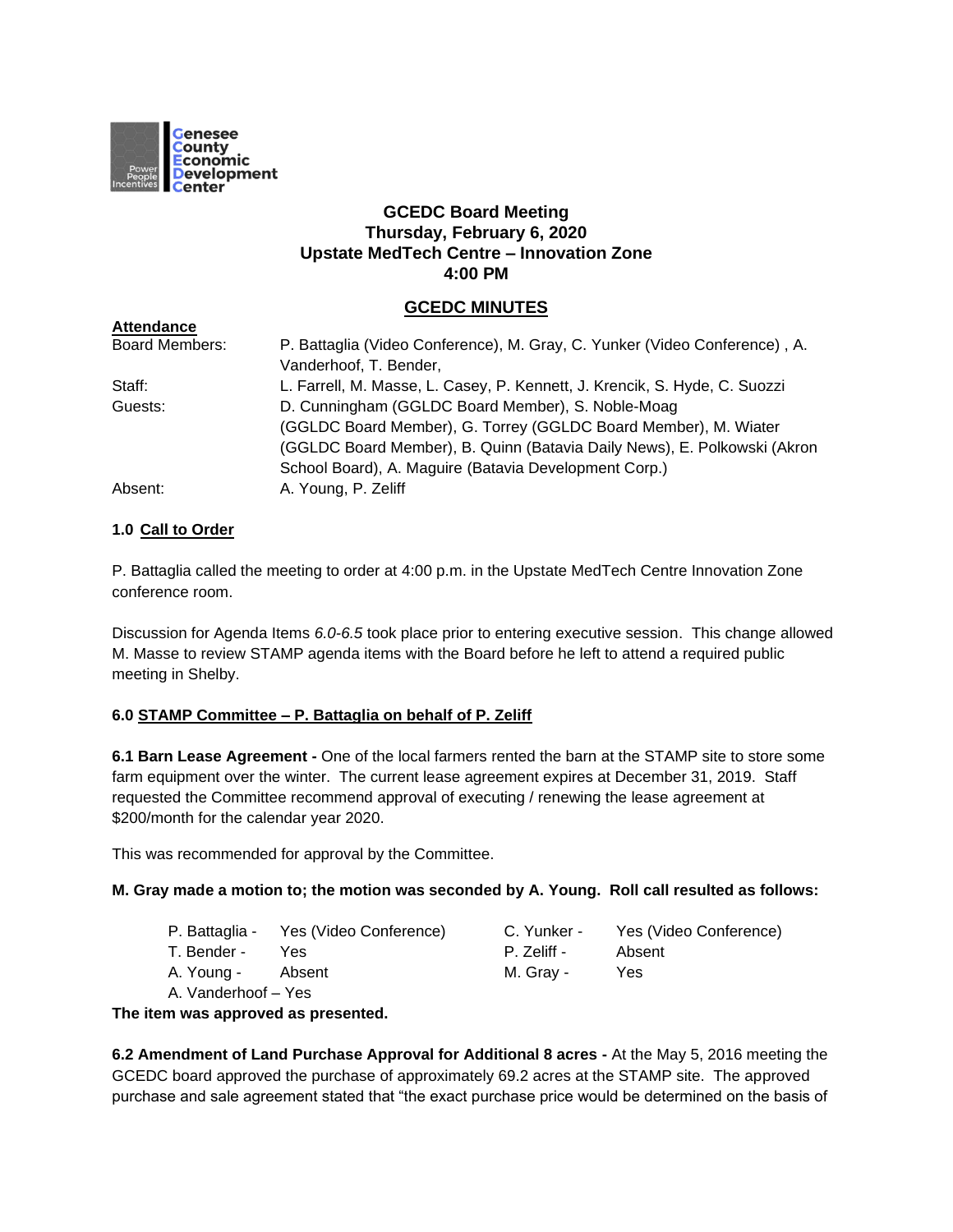the property acreage as set forth on the survey to be obtained in accordance with the terms hereof". Upon completion of the survey, the approximate acreage is 76.36. The purchase price per acre has remained the same, only the amount of the acreage has increased.

Fund Commitment: Increase based on the increase in acreage and is covered under the \$33M.

This was recommended for approval by the Committee.

**T. Bender made a motion to authorize the approval to amend the previously approved land purchase by an additional 8 acres at STAMP; the motion was seconded by C. Yunker. Roll call resulted as follows:**

|                     | P. Battaglia - Yes (Video Conference) | C. Yunker - | Yes (Video Conference) |
|---------------------|---------------------------------------|-------------|------------------------|
| T. Bender -         | Yes.                                  | P. Zeliff - | Absent                 |
| A. Young -          | Absent                                | M. Grav -   | Yes                    |
| A. Vanderhoof - Yes |                                       |             |                        |

**The item was approved as presented.**

**6.3 Archeo 1B on New Property Acquisition-** The GCEDC needs to complete the Phase IB archeological work on acreage it is acquiring to determine if any additional archeological work would be required. The Phase IA work has already been completed on this parcel. The amount could be less than \$5,000 which does not require additional quotes or Board approval, however, staff believes that the Board should review and approve this as it is part of the \$33 million NYS grant.

The quote was broken down into two pieces, Area A and Area B as shown the map included in the packet. That quote was further broken down into two quotes depending upon whether or not the land was plowed first or if they did shovel testing.

Area A – Plowed field - \$3,295 Area A – Shovel testing - \$7,395 Area B – Plowed field - \$1,795 Area B – Shovel testing - \$3,595

Total Area A – Plowed field - \$5,090 Total Area B – Shovel Testing - \$10,990

Note: Area B is outside of the STAMP Technology District zoning and is in the buffer area that is currently zoned Agricultural / Residential. The Committee could choose to not complete the IB on Parcel B and it would not impede or prevent any development of the hi-tech industry at the STAMP site.

Fund Commitment: Not to exceed \$7,395 to Deuel Archeology to complete a Phase IB Cultural Resource Investigation on area A in the acreage to be purchased at the STAMP site to be covered under the \$33M.

This was recommended for approval by the Committee.

**A. Vanderhoof made a motion to authorize the Phase IB Cultural Resources Investigation contract for STAMP; the motion was seconded by A. Young. Roll call resulted as follows:**

P. Battaglia - Yes (Video Conference) C. Yunker - Yes (Video Conference)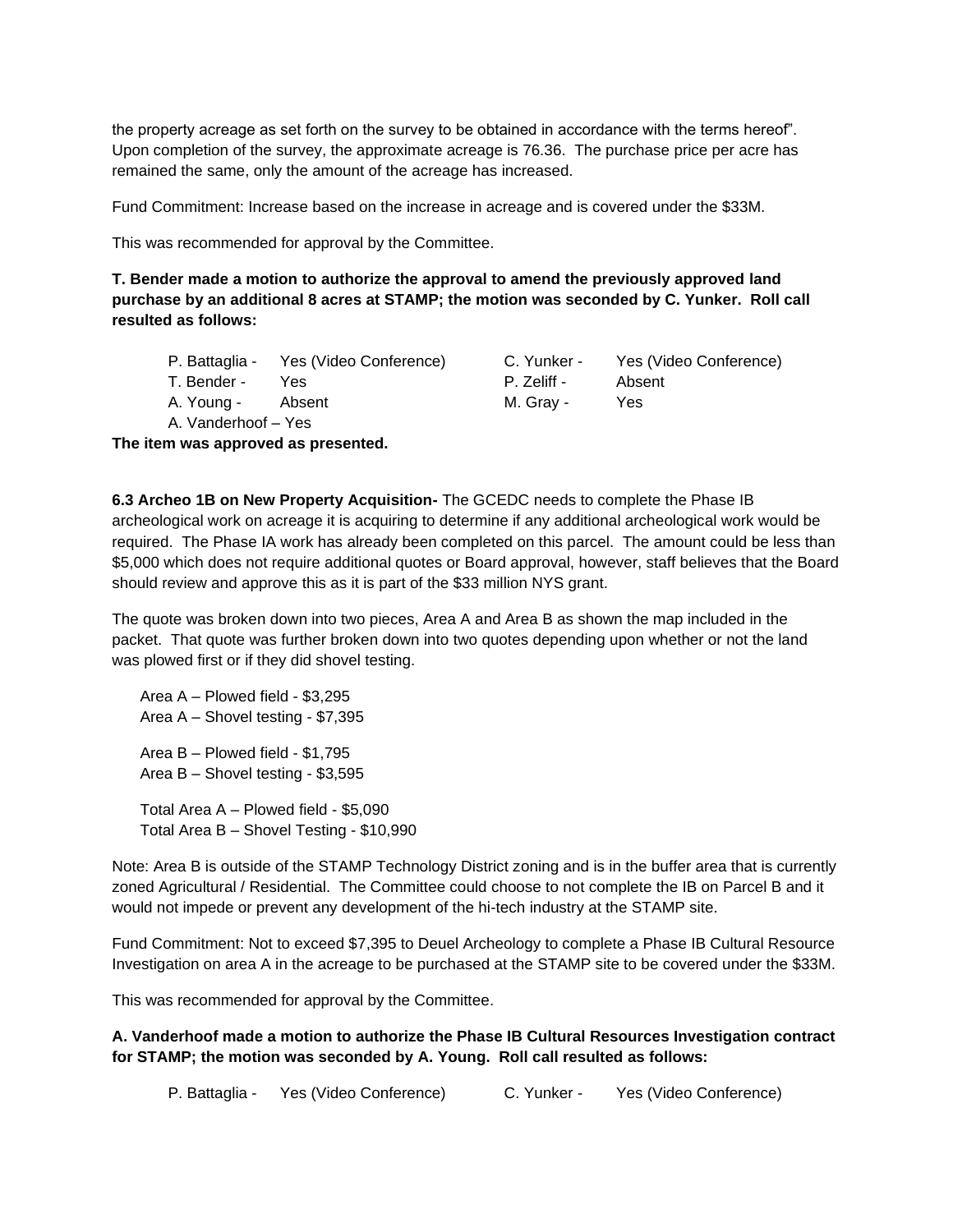| T. Bender -         | Yes.   | P. Zeliff - | Absent |
|---------------------|--------|-------------|--------|
| A. Young -          | Absent | M. Grav -   | Yes.   |
| A. Vanderhoof - Yes |        |             |        |

#### **The item was approved as presented.**

**6.4 Deposit with NYPA for Facilities Study -** Upon completion of the SIS study, NYPA is requiring that a Facilities Study be completed on the proposed substation. The New York Independent System Operator, Inc. (NYISO) will complete the study and is requesting a deposit of \$100,000 for this work.

Fund Commitment: Not to exceed \$100,000 covered under the existing \$8M NYESD Grant and is within budget of the electrical engineering line item.

This was recommended for approval by the Committee.

**M. Gray made a motion to authorize the Facilities Study agreement and corresponding payment not to exceed \$100,000; the motion was seconded by C. Yunker. Roll call resulted as follows:**

|                     | P. Battaglia - Yes (Video Conference) |             | C. Yunker - Yes (Video Conference) |
|---------------------|---------------------------------------|-------------|------------------------------------|
| T. Bender -         | Yes                                   | P. Zeliff - | Absent                             |
| A. Young - Absent   |                                       | M. Grav -   | Yes                                |
| A. Vanderhoof – Yes |                                       |             |                                    |

**The item was approved as presented.**

**6.5 Access Agreement -** Del Mar Farms, Inc. is looking to log the property to the north of the STAMP site. This is also the parcel that the GCEDC has a purchase and sale agreement that would be the location of the substation to connect to the 345 kV transmission lines. Del Mar has requested access for their logging company to cross the property owned by the GCEDC to access this parcel. It is easier for them to access from the GCEDC owned property due to the 345 kV transmission lines being immediately to the north of the wooded area.

This was recommended for approval by the Committee.

**T. Bender made a motion to authorize execution of the Access Agreement; the motion was seconded by M. Gray. Roll call resulted as follows:**

|                     | P. Battaglia - Yes (Video Conference) | C. Yunker - | Yes (Video Conference) |
|---------------------|---------------------------------------|-------------|------------------------|
| T. Bender -         | <b>Yes</b>                            | P. Zeliff - | Absent                 |
| A. Young - Absent   |                                       | M. Grav -   | Yes                    |
| A. Vanderhoof – Yes |                                       |             |                        |

**The item was approved as presented.**

#### **1.1 Enter Executive Session**

M. Gray made a motion to enter executive session under the Public Officers Law, Article 7, Open Meetings Law Section 105, at 4:09 p.m. for the following reasons: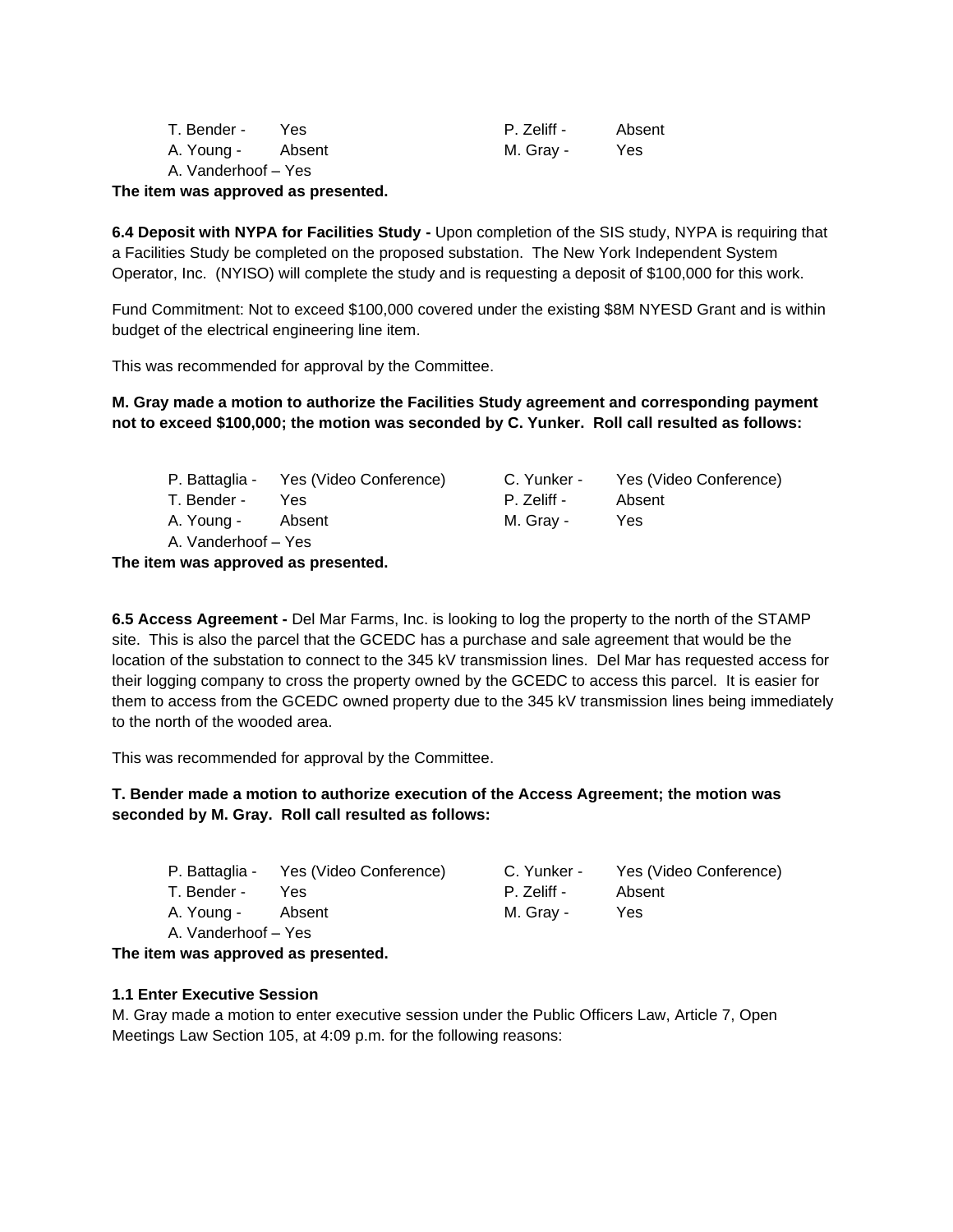1. The medical, financial, credit or employment history of a particular person or corporation, or matters leading to the appointment, employment, promotion, demotion, discipline, suspension, dismissal or removal of a particular person or corporation.

The motion was seconded by A. Vanderhoof and approved by all members present.

M. Masse left the meeting at 4:09 p.m. to attend a required public meeting in Shelby.

B. Quinn, E. Polkowski and A. Maguire left the meeting at 4:09 p.m.

L. Farrell, L. Casey, P. Kennett, J. Krencik, S. Hyde, C. Suozzi were excused from the meeting at 4:29 p.m. and returned to the meeting at 4:35 p.m.

B. Quinn, E. Polkowski and A. Maguire returned to the meeting at 4:35 p.m.

#### **1.2 Enter Public Session**

M. Gray made a motion to enter back into public session at 4:35 p.m., seconded by A. Vanderhoof and approved by all members present.

### **2.0 Chairman's Report & Activities**

#### **2.1 Upcoming Meetings:**

**Next Scheduled Board Meeting: Thursday, March 5th at 4:00 p.m.** Audit & Finance Committee Meeting: Tuesday, March 3rd at 8:30 a.m. STAMP Committee Meeting: Tuesday, March 3rd at 10:30 a.m. Governance & Nominating Committee Meeting: Thursday, March  $5<sup>th</sup>$  at 3:00 p.m. **\*\*\* GCEDC Annual meeting – Friday, March 6th at 11:30am**

### **2.2 Agenda Additions / Deletions / Other Business-**

- **-** Add 3.9 Wright Associates LLC Resolution
- Add 3.10 Strategic Plan
- Deletion of Section 5 Governance and Nominating Committee

**T. Bender made a motion to add "Wright Associates LLC Resolution" as agenda item 3.9 and "Strategic Plan" as agenda item 3.10 under Report of Management and to remove Section 5 agenda items for the Governance and Nominating Committee; the motion was seconded by A. Vanderhoof. Roll call resulted as follows:**

- P. Battaglia Yes (Video Conference) C. Yunker Yes (Video Conference)
- T. Bender Yes P. Zeliff Absent
- A. Young Absent M. Gray Yes

A. Vanderhoof – Yes

**The item was approved as presented.**

**2.3 Minutes: December 5, 2019**

**M. Gray made a motion to approve the December 5, 2019 minutes as presented; the motion was seconded by T. Bender. Roll call resulted as follows:**

- 
-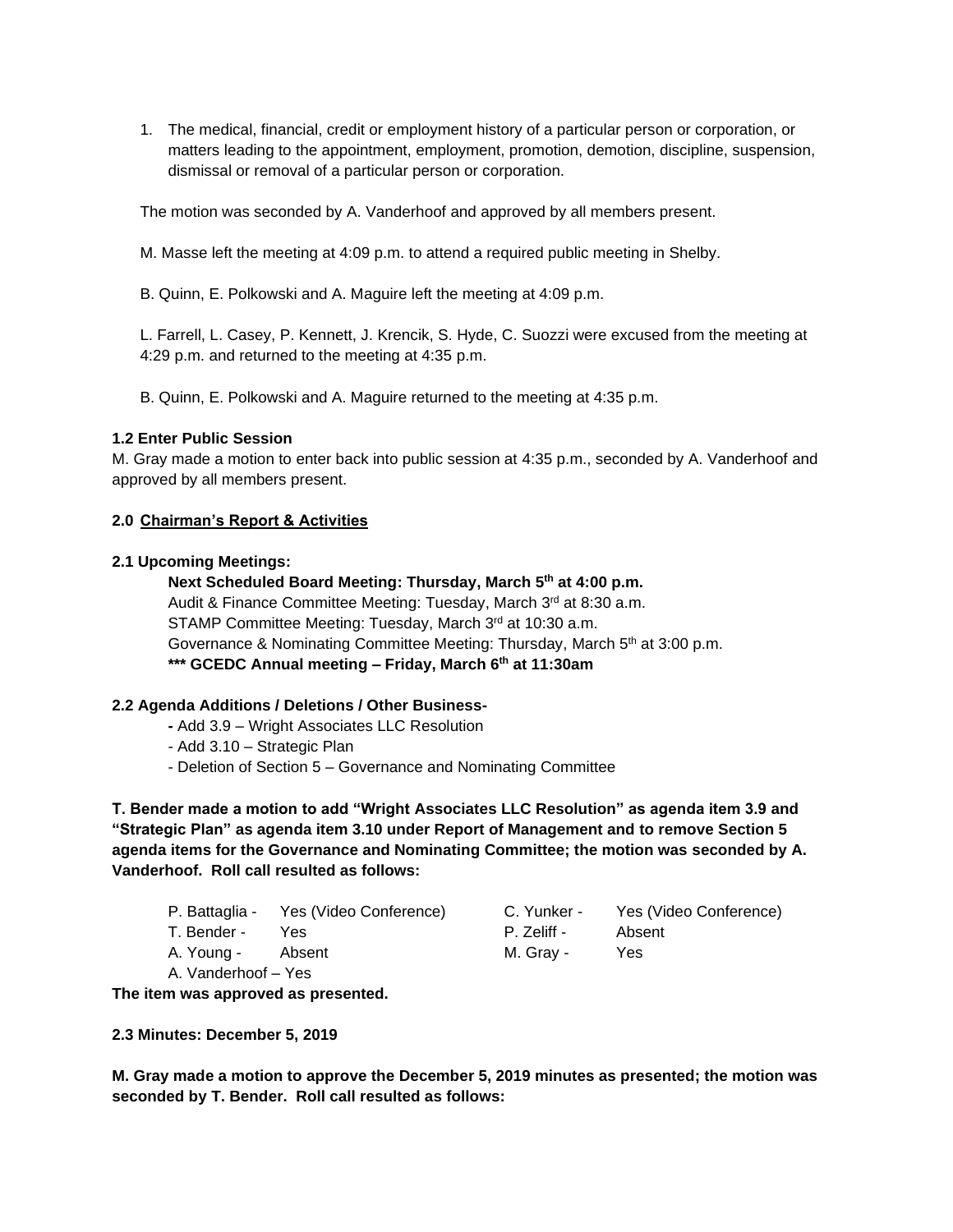| P. Battaglia - | Yes (Video Conference) |
|----------------|------------------------|
|----------------|------------------------|

A. Vanderhoof – Yes

) C. Yunker - Yes (Video Conference) T. Bender - Yes **P. Zeliff - Absent** A. Young - Absent M. Gray - Yes

**The item was approved as presented.**

## **3.0 Report of Management**

**3.1 Ellicott Station -Initial Resolution -** This is a request from Savarino Companies LLC, developer/owner of the Ellicott Station project, for financial assistance from GCEDC which is associated to their planned brownfield redevelopment project in downtown Batavia. This project was previously approved for benefits in November of 2018. Given the time since previous approval, although the scope, scale and IDA benefits requested are all similar in nature, IDA staff felt it prudent to bring the project forward for board consideration according to our standard process.

The Ellicott Station Project is a mixed-use brownfield redevelopment project including adaptive re-use and new construction of a blighted property in a key gateway entrance site to downtown Batavia (Ellicott Street block from Evans/Court streets to Jackson Street) which is near the Main and Ellicott Street intersection.

The project will include an estimated \$22.4M in total investment and \$16.5M in land/construction investment pledging to create some 20 FTE's all while cleaning up a blighted 3.31-acre site that requires considerable brownfield remediation. As a part of the brownfield remediation process, plans are in place to make public infrastructure improvements and brownfield clean up improvements to the tune of \$1.4M across the entire site.

Considerable construction will be undertaken including some 72,190 square feet of new and renovated facilities. This includes plans to locate a brewery (manufacturing) along with a restaurant/beer garden and a 60,908 square foot 5 story apartment building with 55 new modern workforce housing apartment units (Max incomes \$32,000-\$38,000) which include at grade parking facilities (garages). These income levels support our local EDGE economic development strategy providing new housing availability (talent attraction & retention) for entry level workers being hired by area employers/manufacturers many of which are located in GCEDC developed industrial parks.

Funding has been a challenge and delayed implementation of this project given the need for multiple government programs to layer in the capital stack to make it economically viable to attract a developer/private investment to undertake these very expensive brownfield cleanup and redevelopment projects.

Given the above conditions, IDA participation is essential including a long-term property tax abatement along with sales and mortgage tax exemptions. Total requested IDA benefits, undiscounted, total \$3.6M including a property tax abatement totaling \$2.1M (10 year PILOT commercial / 30 year PILOT housing), a sales tax exemption of \$.79M, a mortgage tax exemption estimated at \$.18M and Batavia Pathway to Prosperity PIF funding valued at \$.53M all of which will be recognized through the course of a 30 year benefit horizon. The 30-year PILOT and all associated benefits were sized to align with HCR funding requirements which is the key focus at this point in order to capitalize and proceed to groundbreaking.

The developer, Savarino Companies LLC, recently submitted an application to NYS Homes and Community Renewal (HCR) in an effort to fund/capitalize the largest portion of the project investment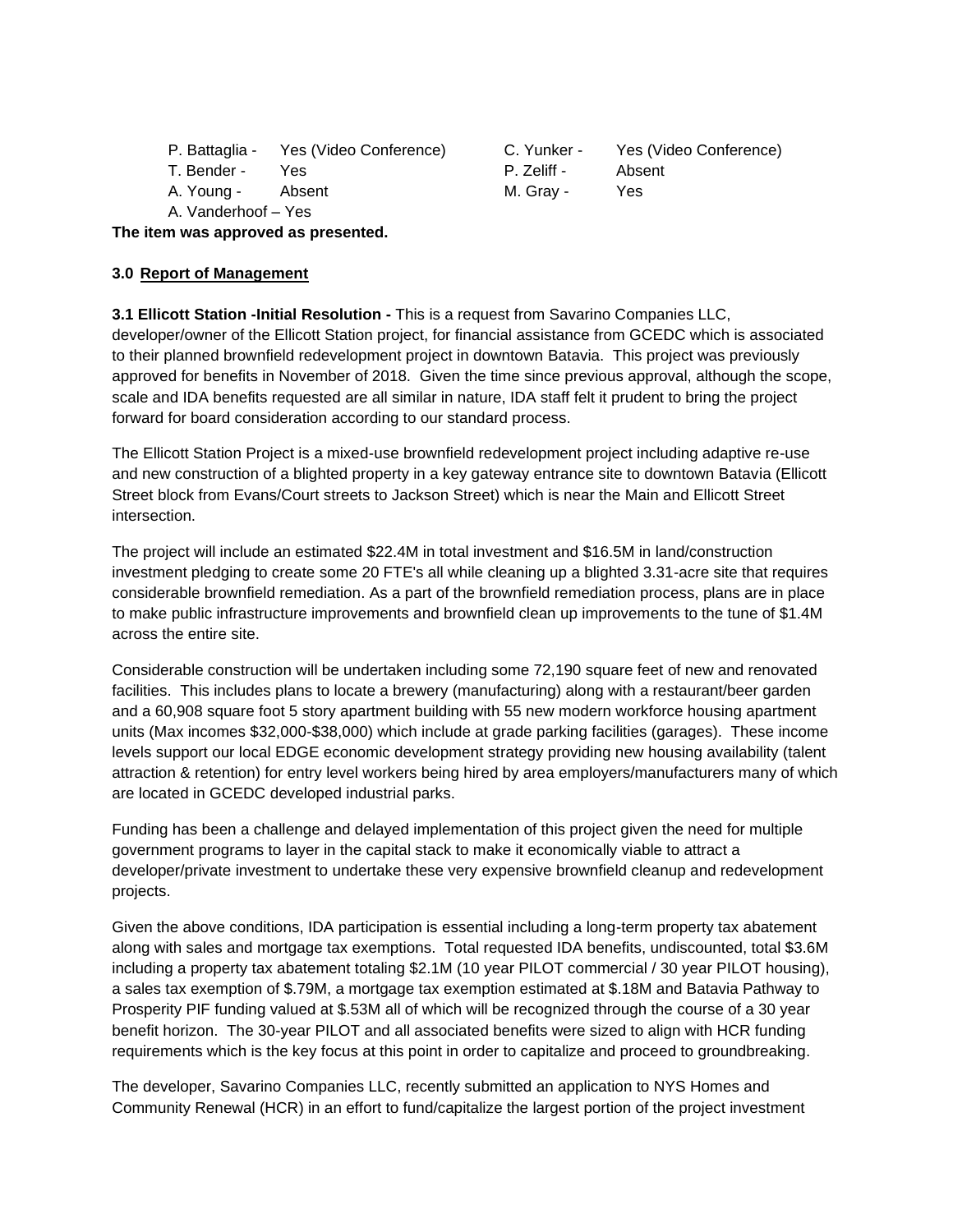which is the residential new construction portion of the project. Applications are competitive but the developer remains hopeful because the project scope addresses many of the funding criteria and priorities including the project being a cornerstone project of the Batavia DRI along with strong local support for the project.

If the HCR funding is awarded (expected award announcement date is late May 2020), the residential portion of the project is expected to break ground in the summer of 2020 which will in turn activate other funding including grants from NYS (ESD et. al.) and area utilities to enable the commercial phase of the project (brewery/restaurant renovations and the former Santy's Tire site made shovel-ready) to break ground in 2020 as well. A 24-month site cleanup and construction cycle is expected for the project.

This project has great potential to continue the successful transformation of downtown Batavia by revitalizing a blighted brownfield site at the gateway of our downtown along with bringing new housing units and adding live, work and play assets in our urban core all of which are fully aligned with the Batavia Downtown Revitalization Initiative (DRI) strategy.

**Remarks by A. Maguire, BDC Executive Director:** A. Maguire emphasized the BDC's support of the Ellicott Station Project. He stated, on behalf of the BDC Board of Directors, Ellicott Station is a cornerstone project, essential to the revitalization effort of Batavia.

Resolution No. 02/2020 - 01

RESOLUTION OF THE GENESEE COUNTY INDUSTRIAL DEVELOPMENT AGENCY D/B/A GENESEE COUNTY ECONOMIC DEVELOPMENT CENTER (THE "AGENCY") (i) ACCEPTING AN APPLICATION OF SAVARINO COMPANIES, LLC. WITH RESPECT TO A CERTAIN PROJECT, (ii) AUTHORIZING A PUBLIC HEARING WITH RESPECT TO THE PROJECT, AND (iii) DESCRIBING THE FORMS OF FINANCIAL ASSISTANCE BEING CONTEMPLATED BY THE AGENCY WITH RESPECT TO THE PROJECT.

**T. Bender made a motion to accept initial resolution #02/2020-01, authorizing the scheduling of a public hearing; the motion was seconded by A. Vanderhoof. Roll call resulted as follows:**

| P. Battaglia - | Yes (Video Conference) |
|----------------|------------------------|
|----------------|------------------------|

- 
- A. Vanderhoof Yes

C. Yunker - Yes (Video Conference) T. Bender - Yes P. Zeliff - Absent A. Young - Absent M. Gray - Yes

**The item was approved as presented.**

**3.2 Mega Properties Initial Resolution** - Mega Properties is planning to build a 60,000 sq. Ft. warehouse in the town of Batavia at the Gateway II for Phase I with the intention to triple the size over time. Mega Properties has been a success story in Batavia over the years. They began operations in 1979 at the Harvester Center then grew to build a facility in Gateway I. Mega Properties estimates a \$3 million capital investment, of which \$2.5 million is building cost, \$400,000 in land / building engineer / architecture, \$100,000 of taxable equipment. If approved this project would start in the Spring of 2020 and is estimated to be completed by the end of 2020. Incentives are based on Genesee county's 10-year uniform tax exemption policy. This project is estimated to produce a state and regional economic impact of \$13,053,154 and \$283,920 in property taxes over 10 years. Property tax savings are valued at \$400,497, with a sales tax exemption valued at \$128,000 and a mortgage tax exemption valued at \$30,000 for a total savings of \$558,497.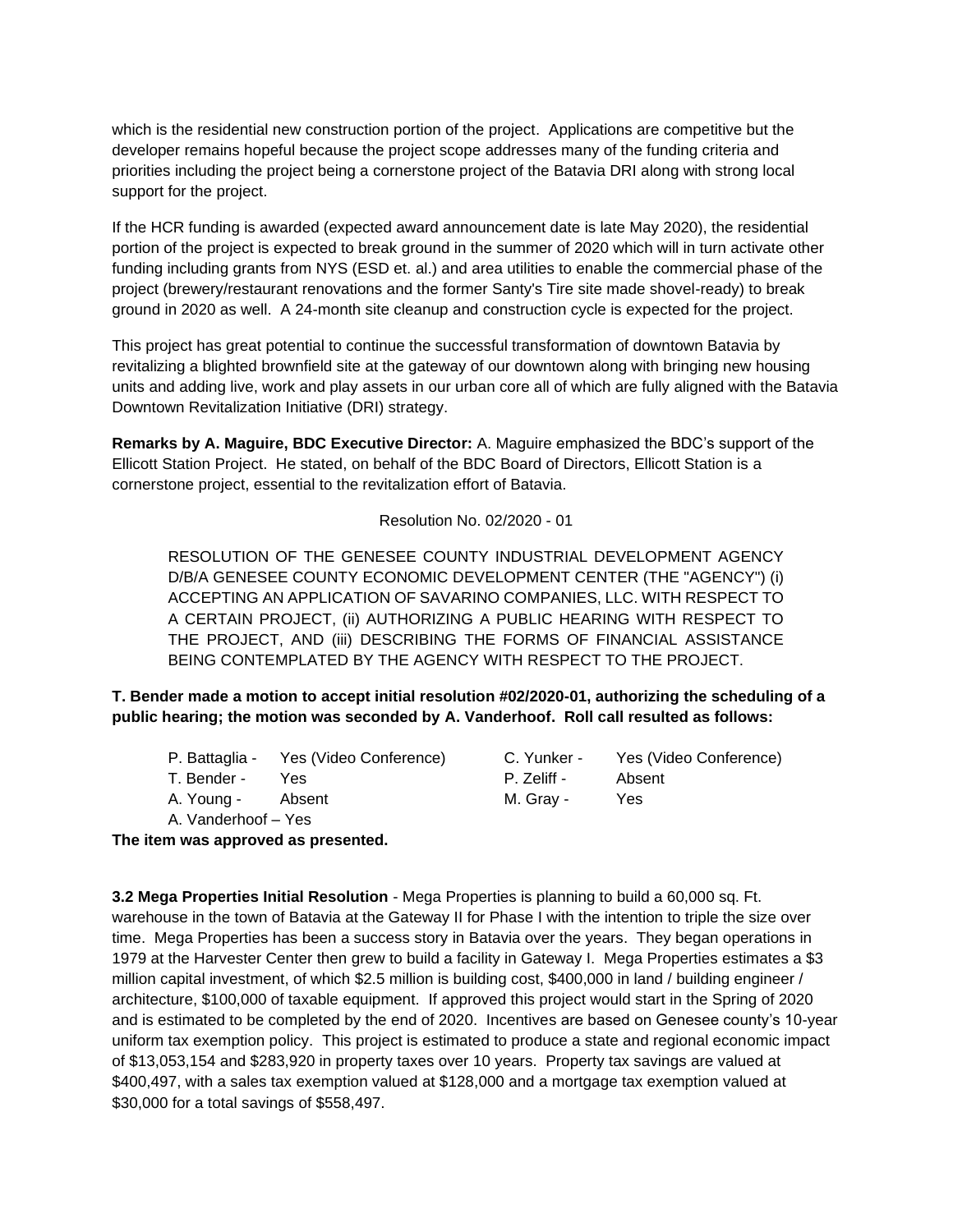### Resolution No. 02/2020 - 02

RESOLUTION OF THE GENESEE COUNTY INDUSTRIAL DEVELOPMENT AGENCY D/B/A GENESEE COUNTY ECONOMIC DEVELOPMENT CENTER (THE "AGENCY") (i) ACCEPTING AN APPLICATION OF MEGA PROPETIES, INC. WITH RESPECT TO A CERTAIN PROJECT, (ii) AUTHORIZING A PUBLIC HEARING WITH RESPECT TO THE PROJECT, AND (iii) DESCRIBING THE FORMS OF FINANCIAL ASSISTANCE BEING CONTEMPLATED BY THE AGENCY WITH RESPECT TO THE PROJECT.

**M. Gray made a motion to accept initial resolution #02/2020-02, authorizing the scheduling of a public hearing; the motion was seconded by T. Bender. Roll call resulted as follows:**

- P. Battaglia Yes (Video Conference) C. Yunker Yes (Video Conference)
- T. Bender Yes **P. Zeliff Absent**
- A. Young Absent M. Gray Yes

A. Vanderhoof – Yes

**The item was approved as presented.**

B. Quinn left the meeting at 4:50 p.m.

**3.3 – Borrego Solar- 241 Knapp Solar 1 LLC -** The company is planning a community solar farm project in the Town of Pembroke. The project is a 5MW solar generation system that will be interconnected with National Grid.

While acknowledging this project does not advance the job creation opportunity aspect of our IDA statutory powers, it does offer several other benefits that align with GCEDC statutory powers including advancing the health, general prosperity and economic welfare of the people of the state of New York (Genesee County).

### Resolution No. 02/2020 -03

RESOLUTION OF THE GENESEE COUNTY INDUSTRIAL DEVELOPMENT AGENCY D/B/A GENESEE COUNTY ECONOMIC DEVELOPMENT CENTER (THE "AGENCY") (i) ACCEPTING AN APPLICATION WITH RESPECT TO A CERTAIN PROJECT, (ii) AUTHORIZING A PUBLIC HEARING WITH RESPECT TO THE PROJECT, AND (iii) DESCRIBING THE FORMS OF FINANCIAL ASSISTANCE BEING CONTEMPLATED BY THE AGENCY WITH RESPECT TO THE PROJECT.

**A. Vanderhoof made a motion to accept initial resolution #02/2020-03, authorizing the scheduling of a public hearing; the motion was seconded by T. Bender. Roll call resulted as follows:**

- P. Battaglia Yes (Video Conference) C. Yunker Yes (Video Conference)
- 
- A. Young Absent M. Gray Yes
- A. Vanderhoof Yes

T. Bender - Yes P. Zeliff - Absent

**The item was approved as presented.**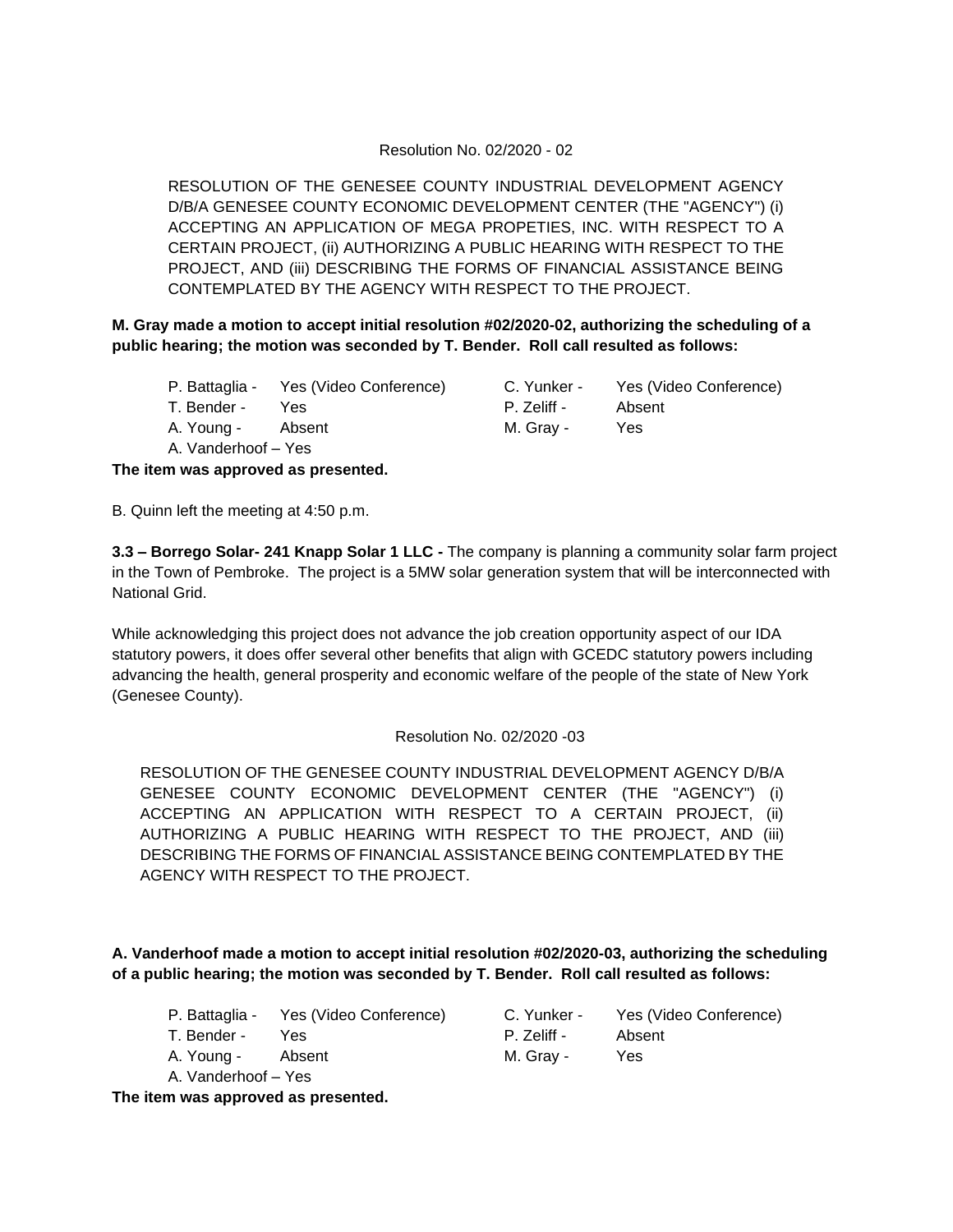**3.4 Borrego Solar- 241 Knapp Solar 2 LLC – Initial Resolution –** The company is planning a community solar farm project in the Town of Pembroke. The project is a 5MW solar generation system that will be interconnected with National Grid.

While acknowledging this project does not advance the job creation opportunity aspect of our IDA statutory powers, it does offer several other benefits that align with GCEDC statutory powers including advancing the health, general prosperity and economic welfare of the people of the state of New York (Genesee County).

Resolution No. 02/2020 - 04

RESOLUTION OF THE GENESEE COUNTY INDUSTRIAL DEVELOPMENT AGENCY D/B/A GENESEE COUNTY ECONOMIC DEVELOPMENT CENTER (THE "AGENCY") (i) ACCEPTING AN APPLICATION WITH RESPECT TO A CERTAIN, (ii) AUTHORIZING A PUBLIC HEARING WITH RESPECT TO THE PROJECT, AND (iii) DESCRIBING THE FORMS OF FINANCIAL ASSISTANCE BEING CONTEMPLATED BY THE AGENCY WITH RESPECT TO THE PROJECT.

**M. Gray made a motion to accept initial resolution #02/2020-04, authorizing the scheduling of a public hearing; the motion was seconded by A. Vanderhoof. Roll call resulted as follows:**

- P. Battaglia Yes (Video Conference) C. Yunker Yes (Video Conference)
- 

A. Young - Absent M. Gray - Yes

A. Vanderhoof – Yes

**The item was approved as presented.**

**3.5 Borrego Solar – Townline Batavia Solar 1, LLC – Initial Resolution –** The company is planning a community solar farm project in the Town of Batavia. The project is a 5MW solar generation system that will be interconnected with National Grid.

While acknowledging this project does not advance the job creation opportunity aspect of our IDA statutory powers, it does offer several other benefits that align with GCEDC statutory powers including advancing the health, general prosperity and economic welfare of the people of the state of New York (Genesee County).

Resolution No. 02/2020 - 05

RESOLUTION OF THE GENESEE COUNTY INDUSTRIAL DEVELOPMENT AGENCY D/B/A GENESEE COUNTY ECONOMIC DEVELOPMENT CENTER (THE "AGENCY") (i) ACCEPTING AN APPLICATION WITH RESPECT TO A CERTAIN PROJECT, (ii) AUTHORIZING A PUBLIC HEARING WITH RESPECT TO THE PROJECT, AND (iii) DESCRIBING THE FORMS OF FINANCIAL ASSISTANCE BEING CONTEMPLATED BY THE AGENCY WITH RESPECT TO THE PROJECT.

**T. Bender made a motion to accept initial resolution #02/2020-05, authorizing the scheduling of a public hearing; the motion was seconded by A. Vanderhoof. Roll call resulted as follows:**

P. Battaglia - Yes (Video Conference) C. Yunker - Yes (Video Conference)

T. Bender - Yes **P. Zeliff - Absent**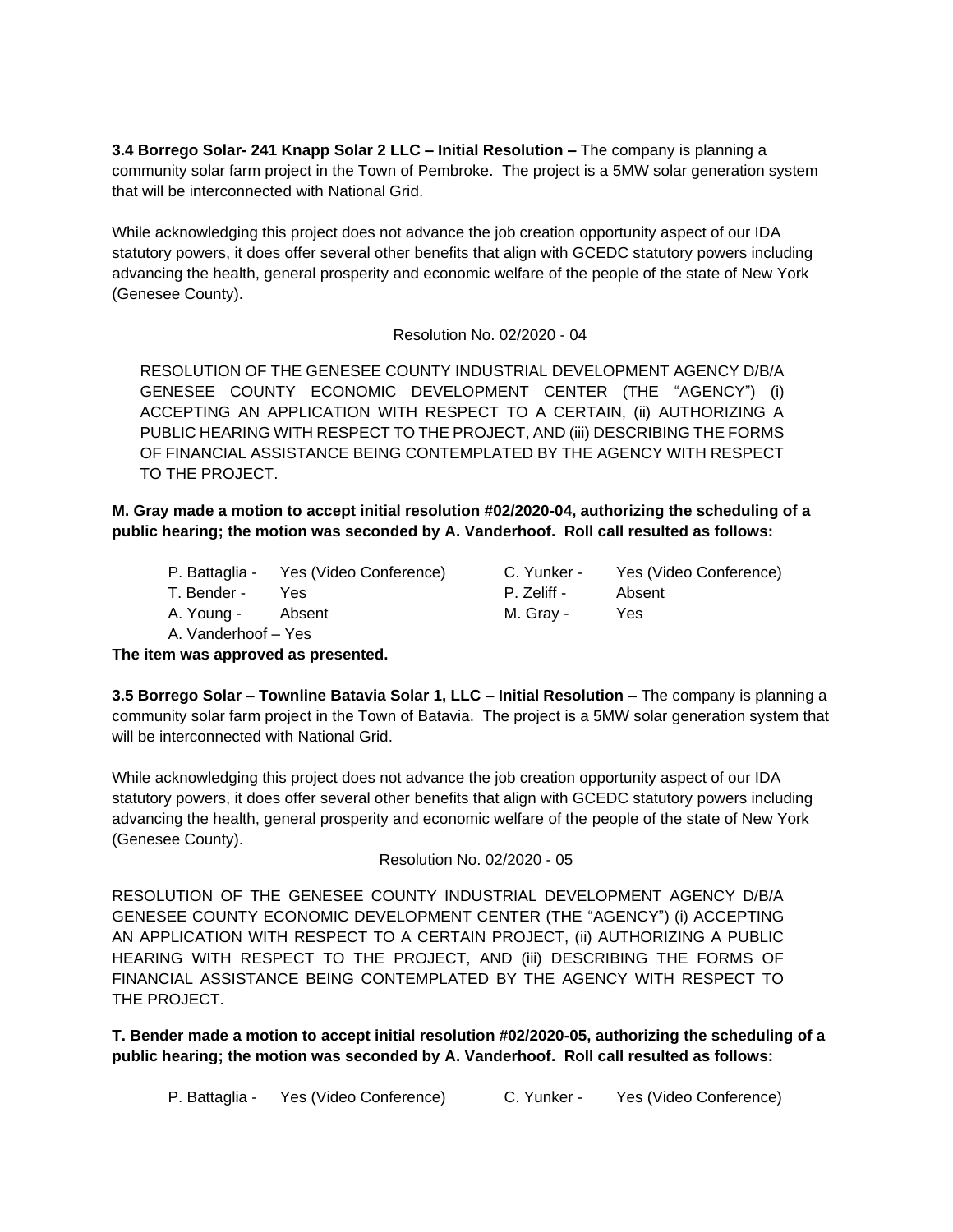| T. Bender -         | Yes    | P. Zeliff - | Absent |
|---------------------|--------|-------------|--------|
| A. Young -          | Absent | M. Gray -   | Yes    |
| A. Vanderhoof – Yes |        |             |        |

**The item was approved as presented.**

**3.6 Borrego Solar – 3104 Batavia Solar, LLC – Initial Resolution-** The company is planning a community solar farm project in the Town of Batavia. The project is a 3MW solar generation system that will be interconnected with National Grid.

While acknowledging this project does not advance the job creation opportunity aspect of our IDA statutory powers, it does offer several other benefits that align with GCEDC statutory powers including advancing the health, general prosperity and economic welfare of the people of the state of New York (Genesee County).

Resolution No. 02/2020 - 06

RESOLUTION OF THE GENESEE COUNTY INDUSTRIAL DEVELOPMENT AGENCY D/B/A GENESEE COUNTY ECONOMIC DEVELOPMENT CENTER (THE "AGENCY") (i) ACCEPTING AN APPLICATION WITH RESPECT TO A CERTAIN PROJECT, (ii) AUTHORIZING A PUBLIC HEARING WITH RESPECT TO THE PROJECT, AND (iii) DESCRIBING THE FORMS OF FINANCIAL ASSISTANCE BEING CONTEMPLATED BY THE AGENCY WITH RESPECT TO THE PROJECT.

**T. Bender made a motion to accept initial resolution #02/2020-06, authorizing the scheduling of a public hearing; the motion was seconded by C. Yunker. Roll call resulted as follows:**

| P. Battaglia - | Yes (Video Conference) | C. Yunker - | Yes (Vi |
|----------------|------------------------|-------------|---------|
| T. Bender -    | Yes                    | P. Zeliff - | Absent  |

A. Vanderhoof – Yes

C. Yunker - Yes (Video Conference) A. Young - Absent M. Gray - Yes

**The item was approved as presented.**

**3.7 Borrego Solar – 3232 Batavia Solar, LLC – Initial Resolution**- The company is planning a community solar farm project in the Town of Batavia. The project is a 4MW solar generation system that will be interconnected with National Grid.

While acknowledging this project does not advance the job creation opportunity aspect of our IDA statutory powers, it does offer several other benefits that align with GCEDC statutory powers including advancing the health, general prosperity and economic welfare of the people of the state of New York (Genesee County).

Resolution No. 02/2020 - 07

RESOLUTION OF THE GENESEE COUNTY INDUSTRIAL DEVELOPMENT AGENCY D/B/A GENESEE COUNTY ECONOMIC DEVELOPMENT CENTER (THE "AGENCY") (i) ACCEPTING AN APPLICATION WITH RESPECT TO A CERTAIN PROJECT, (ii) AUTHORIZING A PUBLIC HEARING WITH RESPECT TO THE PROJECT, AND (iii)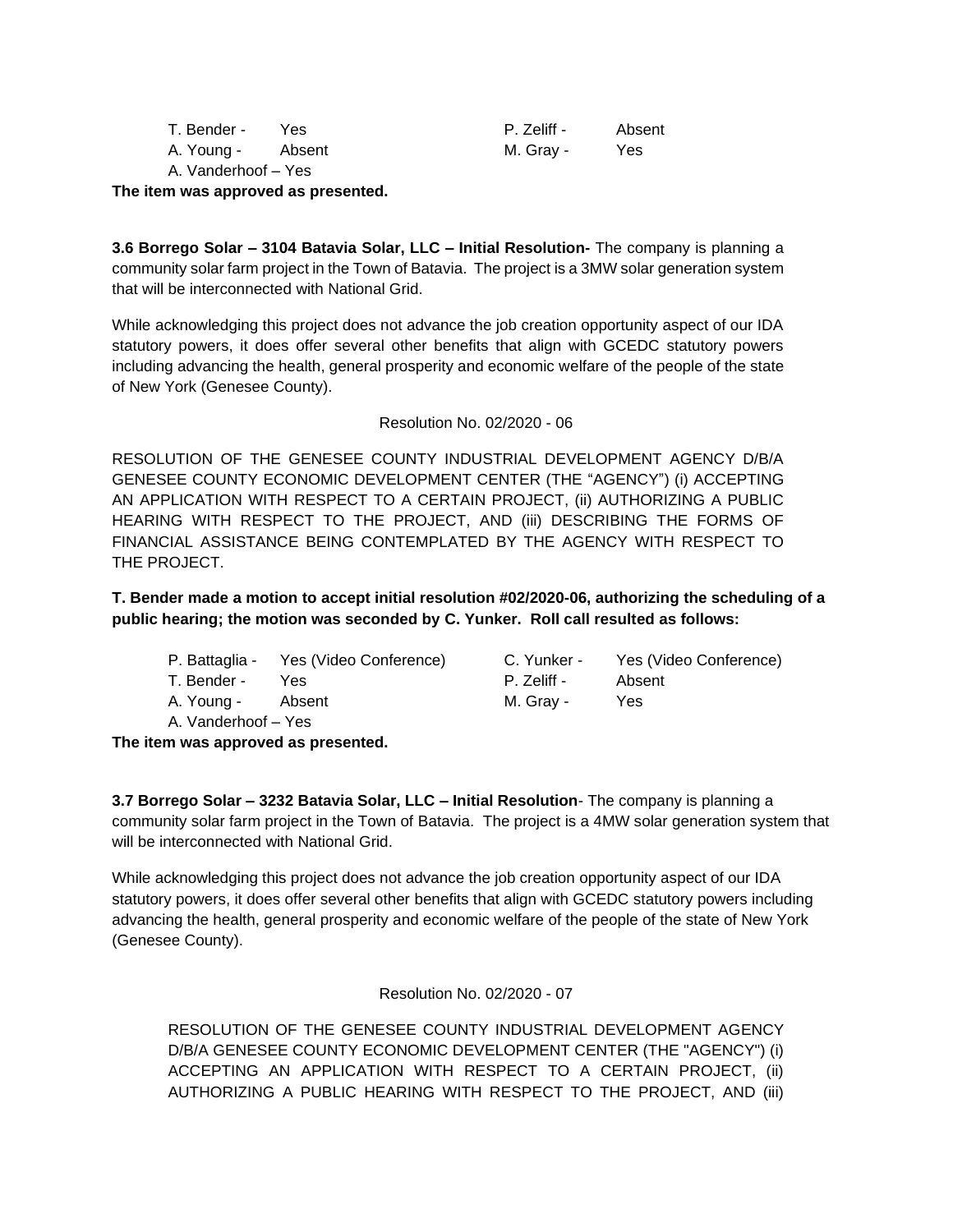DESCRIBING THE FORMS OF FINANCIAL ASSISTANCE BEING CONTEMPLATED BY THE AGENCY WITH RESPECT TO THE PROJECT.

## **A. Vanderhoof made a motion to accept initial resolution #02/2020-07, authorizing the scheduling of a public hearing; the motion was seconded by T. Bender. Roll call resulted as follows:**

- P. Battaglia Yes (Video Conference) C. Yunker Yes (Video Conference)
- 
- A. Young Absent M. Gray Yes

A. Vanderhoof – Yes

T. Bender - Yes P. Zeliff - Absent

**The item was approved as presented.**

**3.8 V.J. Gautieri Constructors, Inc – Initial Resolution –** V.J. Gautieri Constructors is proposing the development of 45-47 Ellicott St in the city of Batavia as outlined in the Batavia Downtown Revitalization Initiative (DRI). The \$3.15 million project includes the following enhances to the existing building:

1. Create 10 second floor apartments.

2. Create a "vanilla" box interior space for the first floor to attract commercial tenants.

3. Repairs and rehabilitation of the building exterior for tenant retention and attracting new tenants.

Ellicott Place project is a \$3,150,000 investment and will create 9 FTE's. Ellicott Place was selected as a strategic project for the city of Batavia's DRI.

The GCEDC is assisting the project with Sales tax exemption (\$110,400) and Mortgage Tax Exemption (\$20,000).

#### Resolution No. 02/2020 - 08

RESOLUTION OF THE GENESEE COUNTY INDUSTRIAL DEVELOPMENT AGENCY D/B/A GENESEE COUNTY ECONOMIC DEVELOPMENT CENTER (THE "AGENCY") (i) ACCEPTING AN APPLICATION OF SAVARINO COMPANIES, LLC, LLC WITH RESPECT TO A CERTAIN PROJECT, (ii) AUTHORIZING A PUBLIC HEARING WITH RESPECT TO THE PROJECT, AND (iii) DESCRIBING THE FORMS OF FINANCIAL ASSISTANCE BEING CONTEMPLATED BY THE AGENCY WITH RESPECT TO THE PROJECT.

**A. Vanderhoof made a motion to accept initial resolution #02/2020-08, authorizing the scheduling of a public hearing; the motion was seconded by T. Bender. Roll call resulted as follows:**

- P. Battaglia Yes (Video Conference) C. Yunker Yes (Video Conference)
- T. Bender Yes **P. Zeliff Absent**
- A. Young Absent M. Gray Yes
- A. Vanderhoof Yes

**The item was approved as presented.**

**3.9 Wright Associates LLC Resolution -** Wright Associates is seeking an increase in the mortgage tax exemption benefit for the Wright Associates LLC Project, previously approved in October 2019.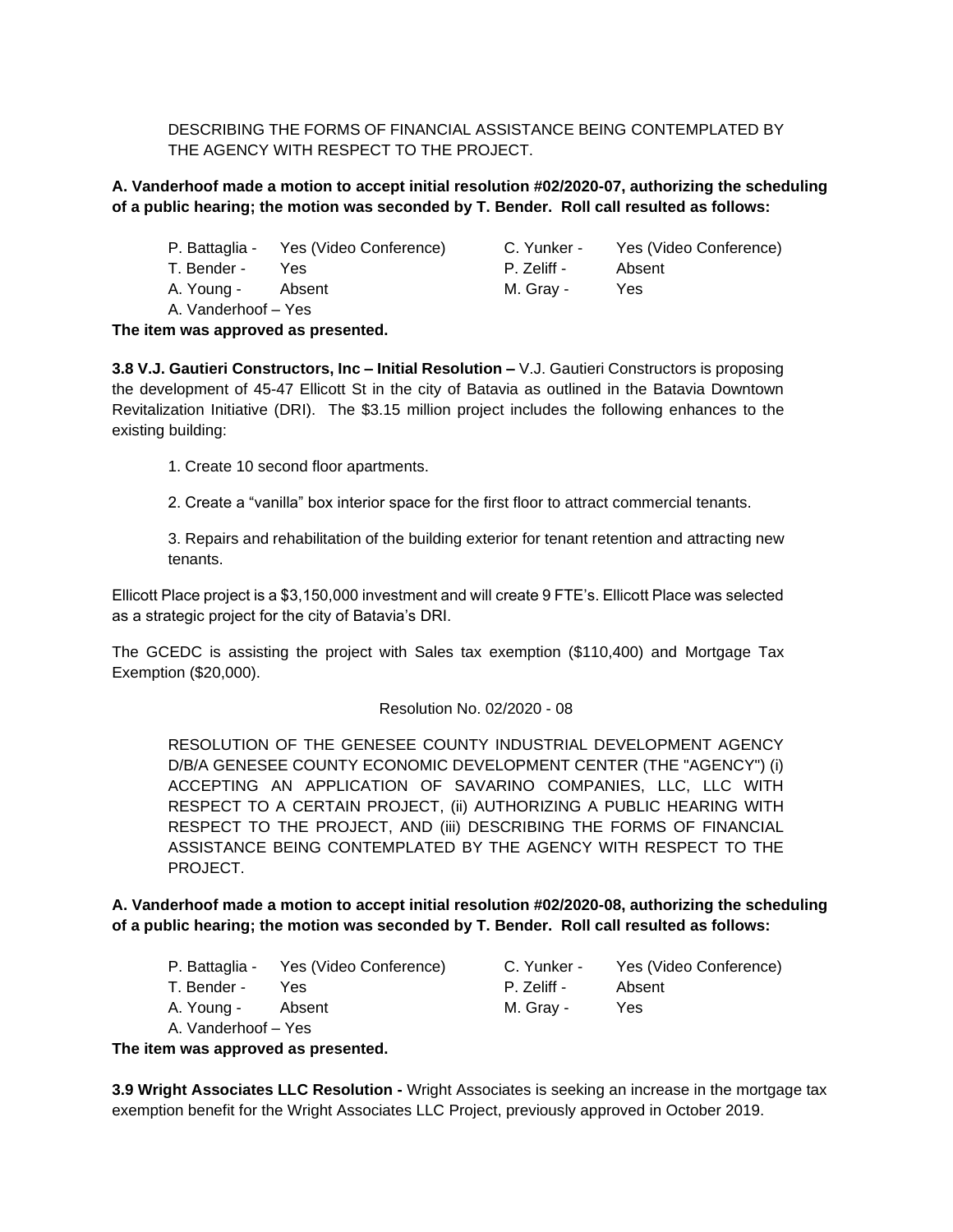#### Resolution No. 02/2020 - 09

RESOLUTION AUTHORIZING THE GENESEE COUNTY INDUSTRIAL DEVELOPMENT AGENCY D/B/A GENESEE COUNTY ECONOMIC DEVELOPMENT CENTER TO EXECUTE AND DELIVER A MORTGAGE IN THE PRINCIPAL AMOUNT OF UP TO \$9,000,000 AND PROVIDE A MORTGAGE RECORDING TAX EXEMPTION IN THE AMOUNT OF \$90,000 FOR THE BENEFIT OF THE COMPANY AND EXECUTE AND DELIVER RELATED DOCUMENTS WITH RESPECT TO THE FINANCING AND/OR REFINANCING OF THE WRIGHT ASSOCIATES LLC PROJECT FACILITY LOCATED AT 1 WRIGHT AVENUE AND 3 WRIGHT AVENUE, IN THE VILLAGE OF LEROY, GENESEE COUNTY, NEW YORK.

**M. Gray made a motion to accept resolution #02/2020-09, authorizing mortgage recording tax exemption in the amount of \$90,000; the motion was seconded by T. Bender. Roll call resulted as follows:**

P. Battaglia - Yes (Video Conference) C. Yunker - Yes (Video Conference) T. Bender - Yes P. Zeliff - Absent A. Young - Absent M. Gray - Yes

A. Vanderhoof – Yes

**The item was approved as presented.**

**3.10 Strategic Planning –** S. Hyde reported that the Rockefeller Group completed their strategic review. We have received the final report. S. Hyde would like to schedule a 90-minute video conference to discuss the refinement of the agency's strategy with the senior economist of the Rockefeller Group, Dr. Laura Schultz. Board members are encouraged to participate if their schedules allow them to do so. An email invitation for this meeting will follow.

A. Maguire left the meeting at 5:00 p.m.

### **4.0 Audit & Finance Committee**

**4.1 November 2019 Financial Statements –** L. Farrell noted the following:

- **-** Restricted Cash for STAMP increased by \$4M in November. An Imprest account with the Bank of Castile was set up for the \$8M ESD Grant.
- **-** Land Sale Proceeds and Cost of Land Sales on the Profit and Loss Statement are related to the Wendt's Propane land sale that closed in November
- **-** Normal monthly activity.

The financial statements were reviewed in detail by the Committee and are recommended for approval.

### **M. Gray made a motion to approve the November 2019 Financial Statements as presented; the motion was seconded by T. Bender. Roll call resulted as follows:**

P. Battaglia - Yes (Video Conference) C. Yunker - Yes (Video Conference) T. Bender - Yes **P. Zeliff - Absent** A. Young - Absent M. Gray - Yes A. Vanderhoof – Yes

### **The item was approved as presented.**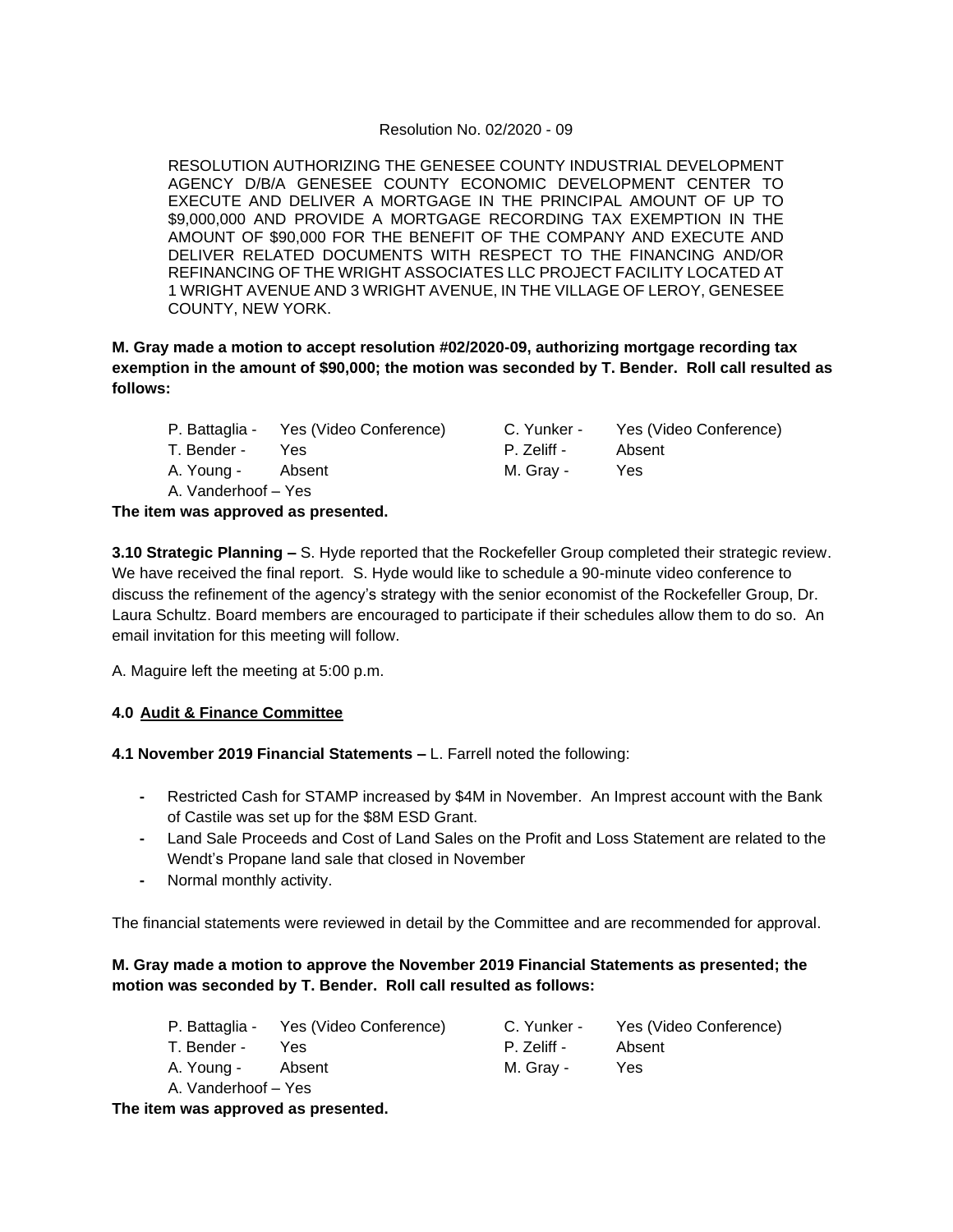#### **4.2 December 2019 Unaudited Financial Statements –** L. Farrell noted the following:

- There may be some changes between the December 2019 Unaudited Financial Statements and the 2019 Finalized Audit due to additional analyses to be completed. Any additional invoices that are received for 2019 services will also account for some changes.
- Prepaid Expenses increased. NYS Retirement is prepaid for the next three months.
- Accounts Payable is very large due to the \$33M and \$8M Grant Utilization Requests that were processed in January but related to 2019 expenses.
- Expenditures at the end of the year are where we anticipated them to be.

The financial statements were reviewed in detail by the Committee and are recommended for approval.

## **M. Gray made a motion to approve the December 2019 Unaudited Financial Statements at presented; the motion was seconded by A. Vanderhoof. Roll call resulted as follows:**

|                     | P. Battaglia - Yes (Video Conference) | C. Yunker - | Yes (Video Conference) |
|---------------------|---------------------------------------|-------------|------------------------|
| T. Bender -         | Yes                                   | P. Zeliff - | Absent                 |
| A. Young -          | Absent                                | M. Grav -   | Yes                    |
| A. Vanderhoof – Yes |                                       |             |                        |

**The item was approved as presented.**

**4.3 D&O Insurance Renewal –** Lawley Insurance has provided us with a proposal for a renewal of our current Directors & Officer/Employment Practices Liability Insurance with Travelers. The renewal price reflects on overall price increase of only \$4.00 compared to the current policy. The current policy expires on 2/23/2020. The cost of this policy would be split between GCEDC and GGLDC (\$5,232/entity) and is within each entity's budget for 2020. Lawley noted that they have been seeing increases of at least 3% to 5% on these coverages and Travelers has been holding our premium flat for the last few years. They approached alternative markets on our behalf again and they have not received more attractive terms form other insurance companies including: Arch, AIG, Hartford Chubb, Cincinnati, Selective, or Philadelphia. These companies are either not interested or not competitive.

This was recommended for approval by the Committee.

## **M. Gray made a motion to authorize the renewal of D&O Insurance coverage with Travelers; the motion was seconded by T. Bender. Roll call resulted as follows:**

|                     | P. Battaglia - Yes (Video Conference) | C. Yunker - | Yes (Video Conference) |
|---------------------|---------------------------------------|-------------|------------------------|
| T. Bender -         | Yes.                                  | P. Zeliff - | Absent                 |
| A. Young - Absent   |                                       | M. Grav -   | Yes                    |
| A. Vanderhoof – Yes |                                       |             |                        |

**The item was approved as presented.**

**4.4 2020 County Funding Contract -** The Committee recommends approval of the Genesee County Funding Contract for the period of January 1, 2020 – December 31, 2020. Total funding to be received in 2020 is \$233,513, which is the same as the previous year's amount. The language in the agreement is also the same as previous years' agreements.

This was recommended for approval by the Committee.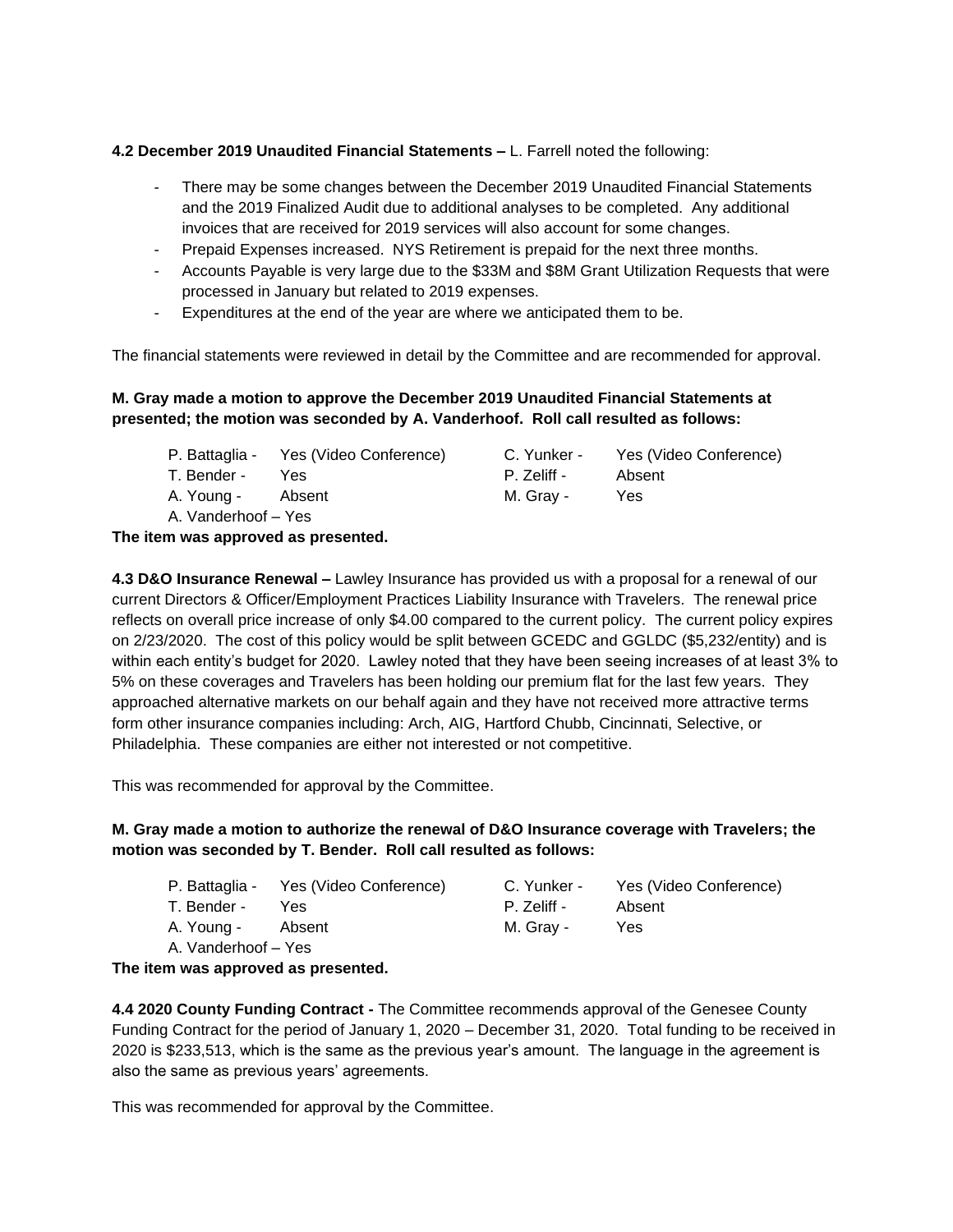### **M. Gray made a motion to authorize the 2020 County Funding Contract; the motion was seconded by T. Bender. Roll call resulted as follows:**

- P. Battaglia Yes (Video Conference) C. Yunker Yes (Video Conference)
- 
- 
- A. Vanderhoof Yes

T. Bender - Yes P. Zeliff - Absent A. Young - Absent M. Gray - Yes

**The item was approved as presented.**

**4.5 ECIDA Shared Services Agreement –** The GCEDC has a shared services agreement with Erie County Industrial Development Agency (ECIDA) for on call IT support services. The GCEDC had this agreement in place since 2016 and has been very pleased with the service and response time to our issues. We would like to continue this agreement in 2020. The agreement is at an hourly rate of \$85.00. They also provide website hosting service for the GCEDC (\$600 annually), anti-virus software (\$720 annually), CRM Hosting (\$2,200 annually) and any version upgrade would be \$500.00 each occurrence as required. These expenses are covered in the 2020 budget.

M. Masse requested approval of an amount not to exceed \$8,500 for on call IT support services, website hosting, anti-virus software, CRM hosting and upgrades with ECIDA for 2020.

This was recommended for approval by the Committee.

### **M. Gray made a motion to authorize the ECIDA Shared Services Agreement; the motion was seconded by T. Bender. Roll call resulted as follows:**

|             | P. Battaglia - Yes (Video Conference) | C. Yunker - | Yes (Video Conference) |
|-------------|---------------------------------------|-------------|------------------------|
| T. Bender - | Yes.                                  | P. Zeliff - | Absent                 |
| A. Young -  | Absent                                | M. Grav -   | Yes                    |

A. Vanderhoof – Yes

**The item was approved as presented.**

## **5.0 Governance & Nominating Committee – C. Yunker**

**5.1 Nothing at this time.**

## **7.0 Employment & Compensation Committee – T. Bender**

**7.1. CEO Merit/COLA –** The Committee recommended 1.75% CEO Merit Adjustment.

## **T. Bender made a motion to approve 1.75% CEO Merit Adjustment; the motion was seconded by A. Vanderhoof. Roll call resulted as follows:**

- P. Battaglia Yes (Video Conference) C. Yunker Yes (Video Conference)
- T. Bender Yes P. Zeliff Absent
- A. Young Absent M. Gray Yes
- A. Vanderhoof Yes

**The item was approved as presented.**

### **8.0 Other Business**